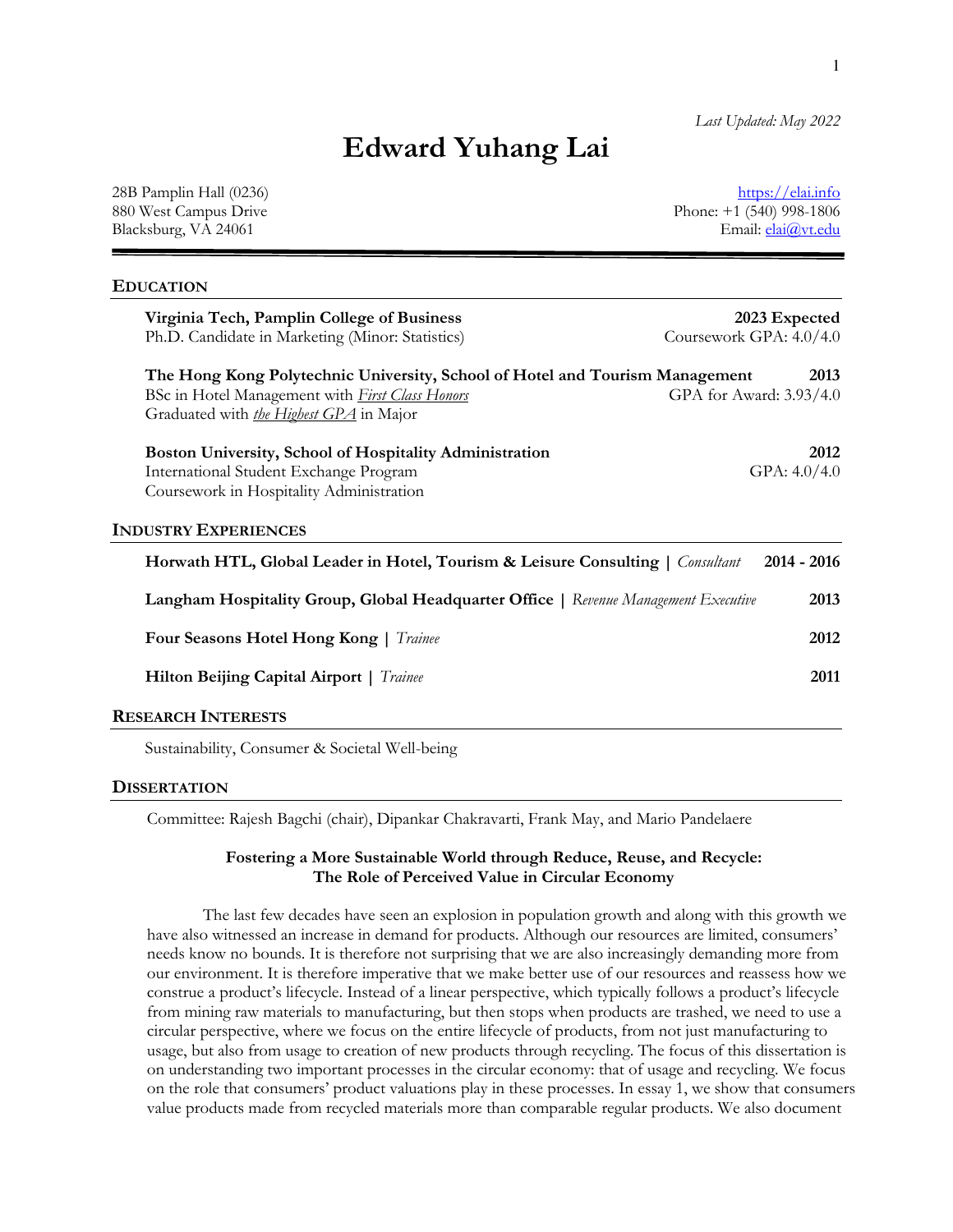why this happens and demonstrate how this affects usage. In essay 2, we investigate the relationship between reuse and recycling. The circular economy is based on what is now referred to as the 3R approach: reduce, reuse, and recycle. However, we show that consumers are less likely to recycle products that they have been used extensively (vs. rarely). This then leads to a conundrum: if we encourage consumers to reuse products extensively, it appears that they are less likely to recycle them. It is therefore imperative that we understand this relationship better and find interventions to mitigate this negative relationship.

# **MANUSCRIPTS UNDER REVIEW**

**Lai, Edward Yuhang**, Julio Sevilla, Mathew S. Isaac, and Rajesh Bagchi, "The Easy Addendum Effect: When More Work Seems Less Effortful," Under 3rd Round Review at the *Journal of Applied Psychology*.

## **MANUSCRIPTS IN PREPARATION**

- **Lai, Edward Yuhang** and Rajesh Bagchi, "The Value of Having Been Used Before: Heightened Consumer Value Perceptions of Products Made from Recycled Materials," *Dissertation Essay 1*, working paper, in preparation for submission to the *Journal of Consumer Research*.
- **Lai, Edward Yuhang** and Mario Pandelaere, "Motivated Happiness within a Brand Hierarchy," working paper, in preparation for submission to the *Journal of Consumer Research*.
- **Lai, Edward Yuhang**, Mario Pandelaere, and Daniel Villanova, "Getting Less from More: How More Options Lead to Inevitable Dissatisfaction in an Unreliable World?," working paper, in preparation for submission to the *Journal of Consumer Research*.

## **SELECTED RESEARCH IN PROGRESS**

"Usage and Recycling" (with Rajesh Bagchi, *Dissertation Essay 2*, data collection in progress)

- "Perceptions of Recycled Products" (with Rajesh Bagchi, Elise Ince, and Julia van de Sandt, data collection in progress)
- "The Linearity Bias" (with Mario Pandelaere, data collection in progress)
- "The Role of Price in Attribute Inference" (with Rajesh Bagchi, Sanjeev Tripathi, and Amogh Kumbargeri, data collection in progress)

"Concession Patterns and Negotiation Mindset" (with Dipankar Chakravarti, data collection in progress)

#### **HONORS & AWARDS**

| AMA-Sheth Foundation Doctoral Consortium Fellow (UT-Austin)                            | 2022               |
|----------------------------------------------------------------------------------------|--------------------|
| Pamplin Doctoral Summer Research Grant (\$7,500)                                       | 2020 & 2022        |
| Virginia Tech Graduate School Travel Fund                                              | 2018               |
| School Flag Bearer at the 19th Congregation (HK PolyU)                                 | 2013               |
| Dean's List, SHTM Academic Achievement Award                                           | 2011, 2012, & 2013 |
| International Student Ambassador Scheme Scholarship (HK PolyU)                         | 2013               |
| Best Paper Award, APacCHRIE Youth Conference 2013, Macau                               | 2013               |
| Merit Award for Innovation, Global Student Challenge (GSC) PolyU Pre-Challenge         | 2013               |
| Member, Eta Sigma Delta International Hospitality and Tourism Management Honor Society | 2012               |
| Delegate, Young Hoteliers Summit, Ecole hôtelière de Lausanne, Switzerland             | Mar 2012           |
| Star Student, Special E-portfolio of Preferred Graduates (HK PolyU)                    | 2011 & 2013        |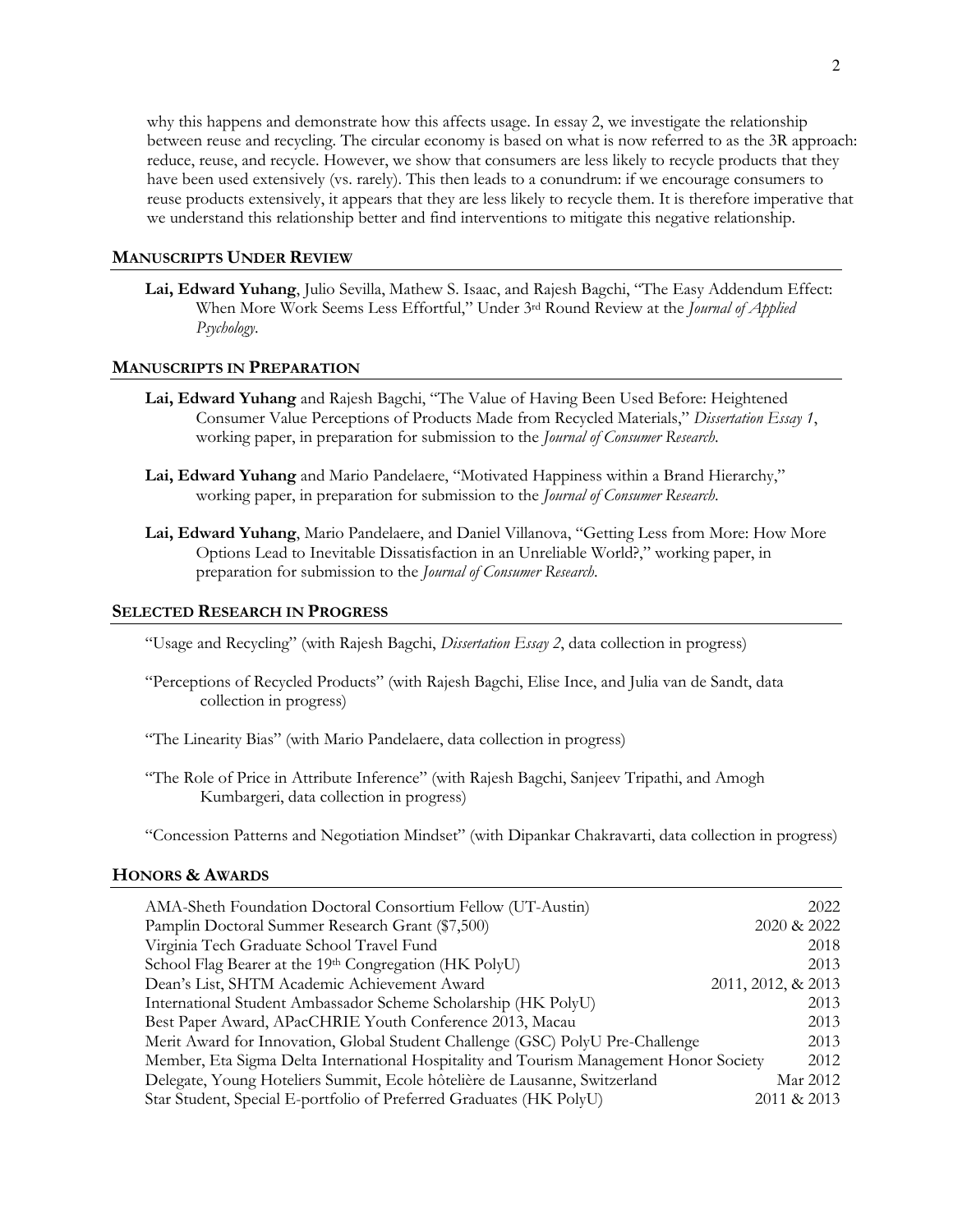#### **CONFERENCE PROCEEDINGS & PRESENTATIONS**

- **Lai, Edward Yuhang**, Mario Pandelaere, & Daniel Villanova (2021), "Overinflated Expectations from Maximizing with Unreliable Information," poster presented at the Association for Consumer Research Annual Conference, Virtual.
- **Lai, Edward Yuhang**, Julio Sevilla, Mathew S. Isaac, and Rajesh Bagchi (2020), "Doing More for Less, The Easy Addendum Effect in Goal Pursuit," paper presented at the Association for Consumer Research Annual Conference, Virtual.
- **Lai, Edward Yuhang** and Eloise Coupey (2019), "I Think I Can… Self-efficacy and Information Disclosure," paper presented at the Association for Consumer Research Annual Conference, Atlanta, GA.
- **Lai, Edward Yuhang** and Mario Pandelaere (2019), "Motivated Happiness in Luxury Consumption," paper presented at the Association for Consumer Research Annual Conference, Atlanta, GA.
- **Lai, Edward Yuhang** and Cindy Yoonjoung Heo (2018), "Prestige is the Truth: Luxury Branding Drives for Fairness Perception of Non-physical Attribute Based Dynamic Pricing," poster presented at the Association for Consumer Research Annual Conference, Dallas, TX.
- **Lai, Edward Yuhang** and Cindy Yoonjoung Heo (2013), "An Examination of Relationship between Price Perception and Fairness Perceptions of Hotel Revenue Management," paper presented at the APacCHRIE Youth Conference, Macau. *(Best Paper Award)*
- Heo, Cindy Yoonjoung and **Edward Yuhang Lai** (2013), "Chinese Consumers' Fairness Perceptions of Rate Fences in the Hotel Industry," paper presented at the China Tourism and China Hotel Branding Forum, Hong Kong.

## **TEACHING EXPERIENCES**

#### *TEACHING INTERESTS*

Marketing Analytics, Consumer Behavior, Sustainability, Consultancy Projects, Experimental Research Services Marketing, Revenue Management, Real Estate Development, Hotel & Tourism Planning

| <b>INSTRUCTOR</b><br><b>Analytics for Marketing</b>                               | Spring 2020, Fall 2020, Fall 2021 |
|-----------------------------------------------------------------------------------|-----------------------------------|
| Most recent teaching evaluations: 5.17/6.00 (5-item average)                      |                                   |
| <b>Consumer Behavior</b>                                                          | Summer 2021                       |
| Most recent teaching evaluations: 5.78/6.00 (5-item average)                      |                                   |
| <b>TEACHING ASSISTANT</b>                                                         |                                   |
| Marketing Analytics (MS in Business Analytics) – Dr. Yan Xu                       | Spring 2022                       |
| Analytics for Marketing (Undergraduate, two sections) - Dr. Yan Xu                | Spring 2022                       |
| Judgment and Decision Marketing (Marketing Ph.D. Seminar) - Dr. Rajesh Bagchi     | Spring 2021                       |
| Experimental Business Research (Business Ph.D. Behavioral Track Methodology Core) | <b>Fall 2019</b>                  |
| - Dr. Mario Pandelaere                                                            |                                   |
| <b>GUEST LECTURE</b>                                                              |                                   |

Qualtrics Workshop for the Marketing Undergraduate Research Program

Fall 2018/Spring 2019/Fall 2019/Spring 2022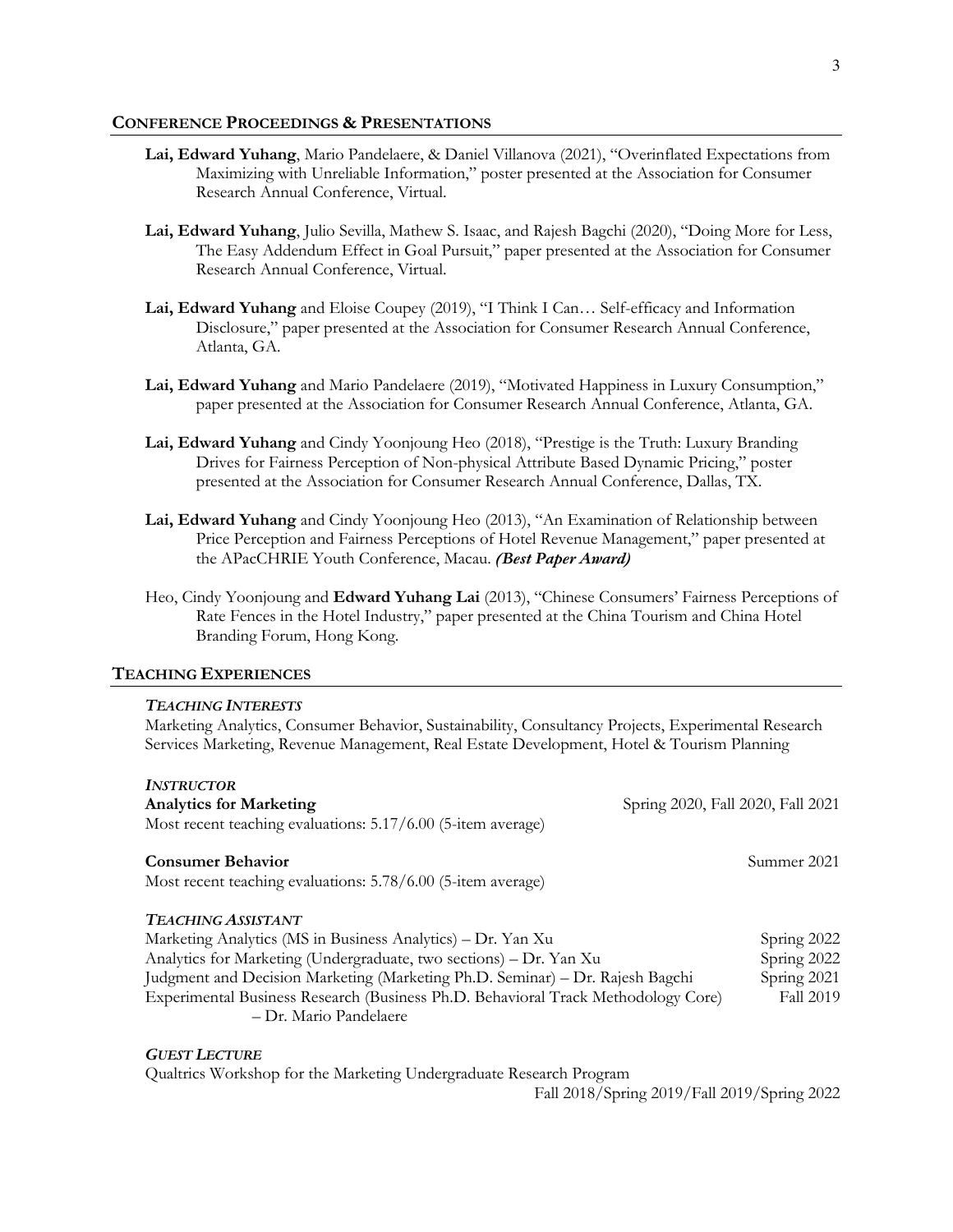# **ACTIVITIES & SERVICES**

| Field                                                                                                  |               |
|--------------------------------------------------------------------------------------------------------|---------------|
| Trainee Reviewer, Journal of Consumer Research                                                         | 2020          |
| Reviewer, EMAC Annual Conference                                                                       | 2022          |
| Reviewer, Association for Consumer Research Conference                                                 | $2019 - 2022$ |
| Reviewer, Society for Consumer Psychology Conference                                                   | 2020 & 2022   |
| Volunteer, ACR Conference (Atlanta)                                                                    | 2019          |
| Virginia Tech                                                                                          |               |
| Presentation Assessor, Pamplin College of Business Assurance of Learning Assessment 2019, 2020, & 2022 |               |
| Behavioral Lab Manager, Department of Marketing                                                        | $2019 - 2020$ |
| Organizer, the Ph.D. Journal Club, Department of Marketing                                             | $2019 - 2020$ |
| Department Delegate, Graduate Students Assembly                                                        | $2018 - 2019$ |
|                                                                                                        |               |
| The Hong Kong Polytechnic University                                                                   |               |
| Judging Panel Member, Tomorrow's Guestroom 2013 Competition, SHTM, PolyU                               | 2013          |
| Invited Speaker, AHTEC@HOFEX 2013 (Asian Hospitality Technology Education Conference)                  | 2013          |
| Asia Pacific Project Leader, Global Hospitality Accounting System Users Guide (by HFTP)                | $2012 - 2013$ |
| Chapter President, Hospitality Financial and Technology Professionals HK PolyU Chapter                 | $2010 - 2011$ |
| General Secretary, Election Committee, Union Council, HKPU Students' Union                             | $2010 - 2011$ |
| Volunteer, PolyU Education Info Days and Common Orientation Program                                    | 2011          |

#### **PHD COURSEWORK**

## **Marketing**

| Research in Consumer Behavior                       | Frank May                    |
|-----------------------------------------------------|------------------------------|
| Judgement and Decision Making Research in Marketing | Meng Zhu (John Hopkins)      |
| Advanced Topics in Marketing                        | Paul Herr                    |
| Topics in Quantitative Marketing                    | Jian Ni (John Hopkins)       |
| Digital Marketing and Social Media                  | P. K. Kannan (U of Maryland) |
| Marketing Strategy                                  | Dipankar Chakravarti         |

# **Research Methodology**

Business Research Methods Dan Beal Research Methods (Psychology) Neil Hauenstein Applied Measurement in Business Research Dan Beal Qualitative and Survey Methods for Business Research Dipankar Chakravarti Experimental Research: Approach, Design, and Data Analysis Mario Pandelaere

#### **Statistics**

Probability Distribution Theory Leanna House Methods of Regression Anne Driscoll Structural Equation Modelling and Savis and Savis J. Tina Savla Advanced Multivariate Statistics Adam Yonce (U.S. SEC)

# **PROGRAMMING LANGUAGE AND SOFTWARE**

R, JavaScript, Python, SPSS, Mplus, JMP, NVivo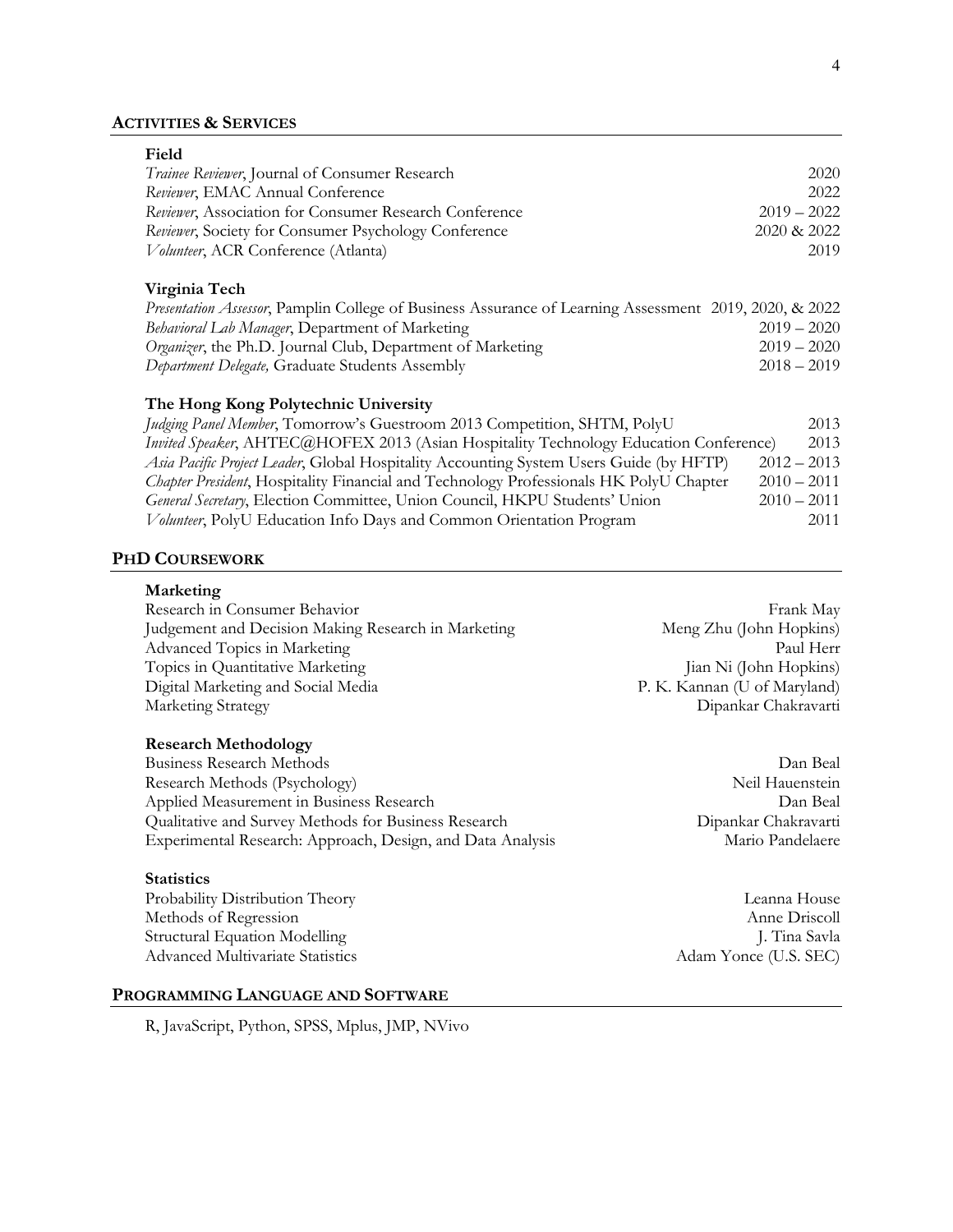#### **REFERENCES**

## **Rajesh Bagchi**

Professor of Marketing and Department Head R. B. Pamplin Professor of Marketing Pamplin College of Business Virginia Tech Phone: +1 (540) 231-7810 Email: rbagchi@vt.edu

# **Dipankar Chakravarti**

Professor of Marketing Robert H. Digges Professor of Entrepreneurial Studies Pamplin College of Business Virginia Tech Phone: +1 (703) 538-8418 Email: dchakra1@vt.edu

#### **Frank May**

Associate Professor of Marketing Mary F. McVay & Theodore R. Rosenberg Junior Faculty Fellow Pamplin College of Business Virginia Tech Phone: +1 (540) 231-7026 Email: fmay@vt.edu

#### **Mario Pandelaere**

Associate Professor of Marketing Graduate Program Director Pamplin College of Business Virginia Tech Phone: +1 (540) 231 -5911 Email: mpand@vt.edu

# **Mathew S. Isaac**

Professor of Marketing Incoming Thomas F. Gleed Chair of Business Administration Chairperson of the Department of Marketing Albers School of Business and Economics Seattle University Phone: +1 (206) 296-5738 Email: isaacm@seattleu.edu

#### **Julio Sevilla**

Associate Professor of Marketing Terry College of Business University of Georgia Phone: +1 (786) 201-4220 Email: sevilla@uga.edu